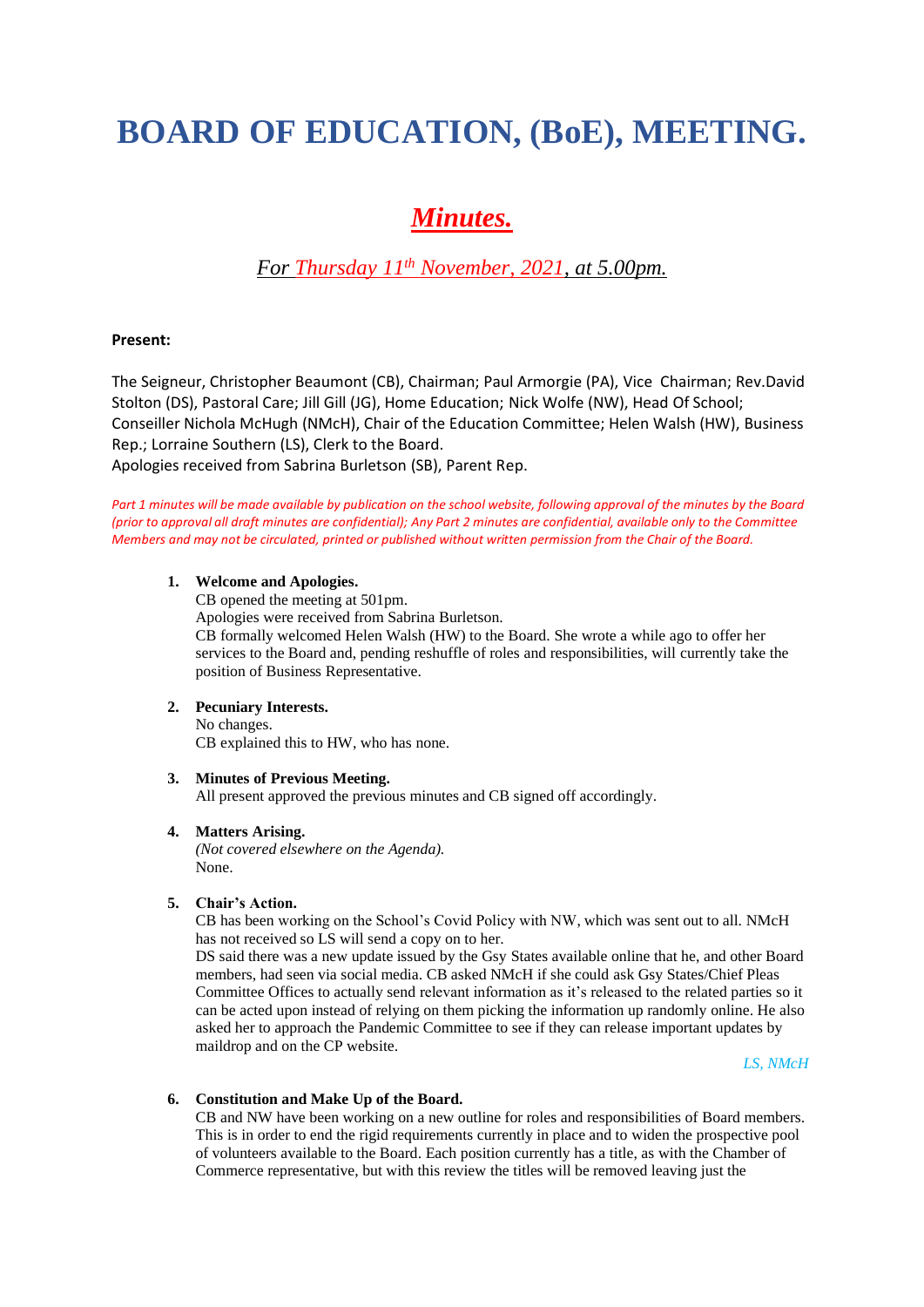responsibilities in place and so enabling a representative (for this position) from anywhere within the business community.

The Board went through the current draft presented by CB and NW. Input was given and amendments made. Pastoral Care had been excluded in the belief it would be covered under Safeguarding, but several members disagreed and felt it needed to be a position of its own and so it will be included as such going forwards, although it will not be a position that needs to be filled by only a Sark Minister.

CB asked for and received the Board's permission to submit the amended draft to the Ed Comm for their approval. The Board also asked for clarification from NMcH that it is NOT in the remit of the Ed Comm to populate the Board with their choices of Governor.

#### **7. Head of School's Report, including Safeguarding.**

NW gave a verbal report to the Board.

He will send a digital copy to LS for inclusion with the minutes and, in future, he will send his report out 24 hours in advance to Board members for reading.

*NW*

#### **8. Director of Education Report, including Safeguarding.**

None.

CB asked NMcH for an update. She is waiting for the new role and responsibilities document and advert content to be approved, and is hoping this will be very soon. The Education Committee will be looking for a single point of contact as per the Board's preference. The Board went through the current list and provided NMcH with input and desired amendments, and agreed for NW to meet with Conseiller Joe Donovan in order to finalize the document.

#### **9. Health & Safety Update.** None.

#### **10. Human Resources/Staffing Update.**

An advert was run looking for a part-time School caretaker, and Colin Golds is the successful applicant and is now employed by the School.

#### **11. Finance Update.**

Waiting on the next CP meeting for the budget to be approved, then NW and CB will manage the school budget going forwards.

#### **12. Home Education Update.**

Now former Director of Education Beverly Gates has resigned, JG needs to reacquaint herself with current affairs as it was very much the DoE who led this agenda item.

There is no mechanism in place on Sark to register and monitor hone education, and Board members feel this is an important issue that needs to be addressed as soon as possible by the Education Committee. CB suggested that the Ed Comm's CSO may be able to assist with this by liaising with Gsy and finding a solution to the problem.

There is a new family to Sark who will be home schooling and LS forwarded NMcH's email regarding this family on to JG so she can make contact with them.

#### **13. Enrichment Update.**

*(I) Prospectus & Mail Drop.* Roll over. The Enrichment Update was covered in the Head's Report.

#### **14. Board School Visits Since Previous Meeting, and Moving Forwards.**

HW expressed an interest to visit the School and attend Maths lessons, as she herself is a former Maths teacher.

LS submitted former Board member Natalie Craik's last written report for her final visit to school. PA gave a short verbal report of his visit to school, with a written report to follow in due course. NMcH accompanied PA and agreed with his sentiments, finding her visit very impressive. NW requested LS meet with him in order to go through and reschedule sone of the planned future Governor visits.

*LS, PA, NMcH*